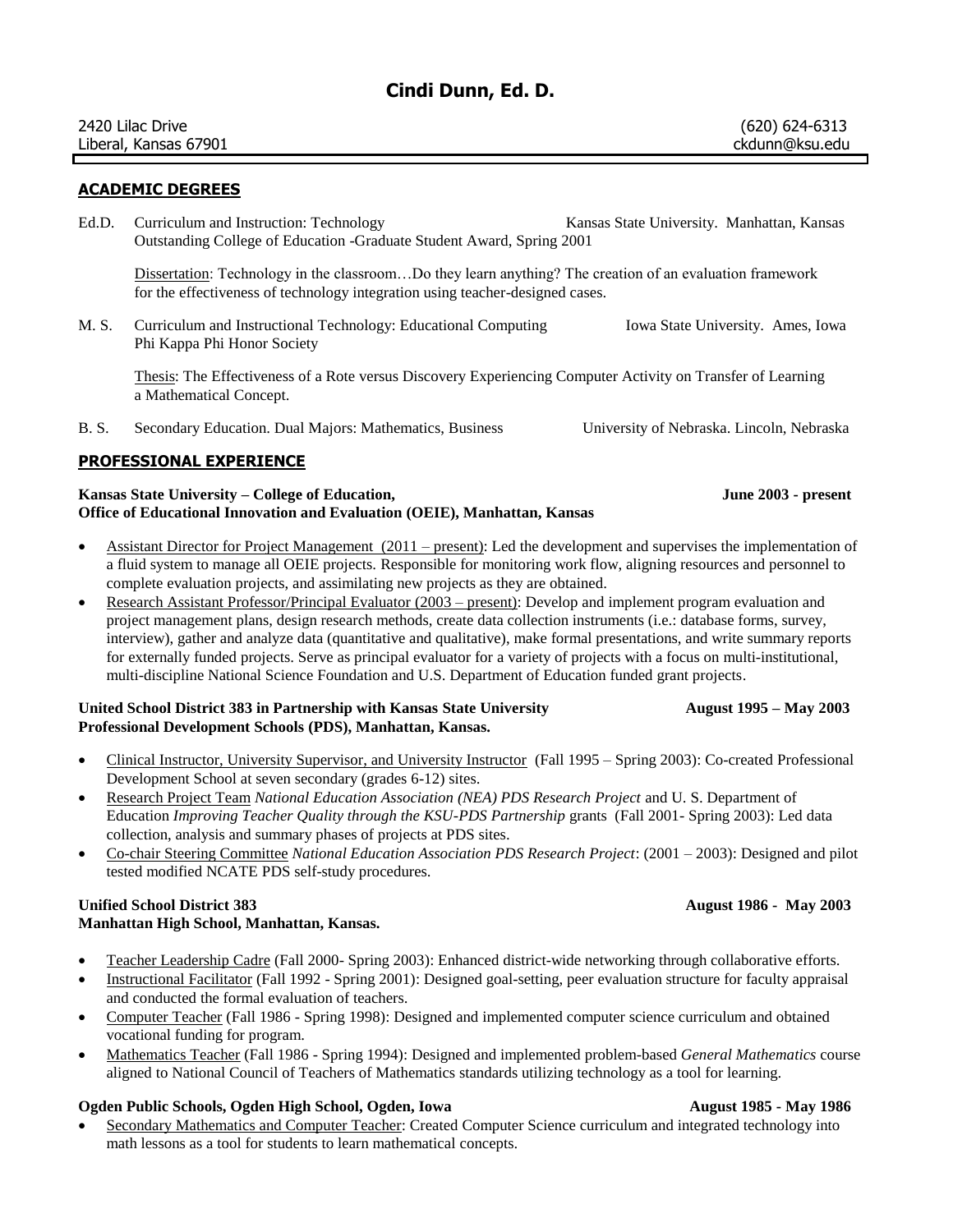# **PROGRAM EVALUATION**

Principal Evaluator for over 40 projects, key projects include:

- Louisiana Experimental Program to Stimulate Competitive Research (EPSCoR) Research Infrastructure Improvement (RII) Track 1: Louisiana Alliance for Simulation-Guided Materials Applications, 2010 – 2015.
- EPSCoR RII Track 2: Research and Education Cyberinfrastructure Investments to Develop the Coastal Hazards Collaboratory in the Northern Gulf Coast, National Science Foundation, 2010 – 2013.
- EPSCoR RII C2: Louisiana's cyber connectivity via LONI, National Science Foundation, 2010 2012.
- Integrative Graduate Education and Research Traineeship (IGERT)Program: From crops to computing: integrating the social, technological, and agricultural aspects of renewable and sustainable biorefining, National Science Foundation, 2009-2014.
- The Honor Challenge: To Honor the Brave, Challenge Myself, Department of Defense Educational Agency, 2009-2012.
- Leading Reading, Department of Defense Educational Agency, 2010-2013.
- The Queensborough Bridge: A consortium between a two-year college, four-year college and national laboratory, National Science Foundation, 2008-2012.
- EPSCoR RII Track 1 Oklahoma: Building Oklahoma's leadership role in cellulosic bioenergy, National Science Foundation, 2008 – 2013.
- Epsilon Corps: Expanding STEM through exploration, mentoring, and sequenced curricular support, National Science Foundation, 2007- 2009.
- Evaluation of the Library Services and Technology Act Five-Year State Plan, State Library of Kansas, 2006-2007.
- Teacher Quality Enhancement (TQE): Equity and Access: Enhancing teacher quality through multi-institutional partnerships, U.S. Department of Education, 2005-2010.
- Facilitating case reuse during problem solving, National Science Foundation, 2006-2008.
- Mathematics Teacher Preparation Partnership, National Science Foundation, 2002-2005.
- Teacher Quality Enhancement (TQE): Improving teacher quality through KSU professional development school partnerships, U.S. Department of Education, 1999-2005.

# **TEACHING**

- Kansas State University (Instructor) Manhattan High School (Kansas) EDSEC 102: Teaching as a Career **Introduction** is a career and the Introduction to Programming Languages EDSEC 420: Block II Lab: Secondary Math Computer Programming EDSEC 476: Content Area Methods: Secondary Math Advanced Computer Programming EDEL 768: Topics: Supervision of Student Teachers Computer Applications
- Iowa State University (Graduate Teaching Assistant) Ogden High School (Iowa) CI 102: Instructional Media Computer Programming CI 201: Introduction to Instructional Technology Computer Applications
- General Mathematics
	- Algebra I Consumer Mathematics General Mathematics

# **SELECTED PUBLICATIONS**

- Shroyer, G., Yahnke, S., Morales, A., **Dunn**, C., Lohfink, G., & Espinoza, P. (2009, Fall). Barriers and Bridges to Success: Factors for Retention of Nontraditional Mexican American Students in Teacher Education. *Enrollment Management Journal: Student Access, Finance, and Success in Higher Educatio*n, v3, n3, pp. 40-73.
- Shroyer, G., Yahnke, S., Bennett, A., & **Dunn**, C. (2007, March/April). Simultaneous Renewal Through Partnerships. *The Journal of Educational Research*, v100, n4, pp. 211-225.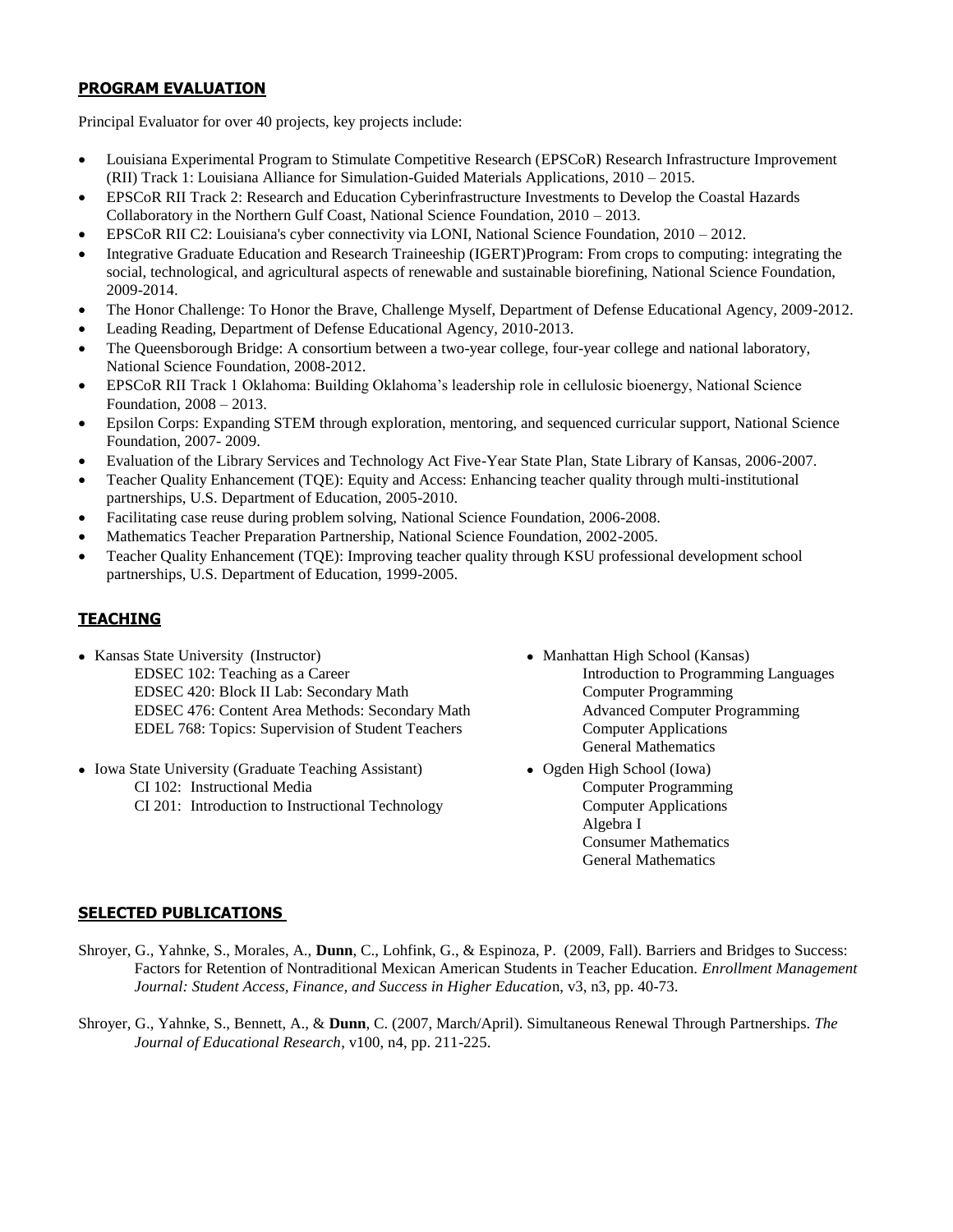### **SELECTED PRESENTATIONS**

- **Dunn**, C., & Hodge, S., (2010, November). *Development of an Implementation Fidelity Framework: Implications for District-Wide Multi-classroom Interventions*. Poster session at the American Evaluation Association, San Antonio, TX.
- Hodge, S., Middendorf, B.J., Thurston, L.P., & **Dunn**, C. (2010, November). *Data reduction and classification decisions: Using a factor analytic approach to examine exemplary teaching characteristics*. Paper presented the American Evaluation Association, San Antonio, TX.
- Shroyer, G., Morales, A., Yahnke, S., & **Dunn**, C. (2010, March). *A PDS Partnership And Its Impact Across the K-16 Educational Continuum*. Paper presented at the Professional Development Schools National Conference, Orlando, FL.
- Shroyer, G., Morales, A., Hernandez, C., & **Dunn**, C. (2010, March). *Systemic Reform in Pre-Service Science Teacher Education and Its Impact Across the K-16 Educational Continuum*. Paper presented at the National Association of Science Teaching, Philadelphia, PA.
- Shroyer, G., Yahnke, S., Morales, A., & **Dunn**, C. (2010, April). *A PDS Initiative: Challenging Educational Disparity Across the Educational System*. Paper presented at the American Education Research Association Conference, Denver, CO.
- Hodge, S., Middendorf, B.J., Thurston, L.P., & **Dunn**, C. (2009, November). *A National Study of Core Exemplary Teaching Characteristics: An Exploratory Construct Validation.* Paper presented at the American Evaluation Association, Orlando, FL.
- Shroyer, G., Yahnke, S., Morales, A., **Dunn**, C., Lohfink, G., & Espinoza, P. (2008, March). *Barriers and Bridges to Success-Factors for Retention of First-Generation Mexican American Nontraditional Students in Teacher Education*. Paper presented at the American Education Research Association Annual Meeting, New York City, NY.
- Shroyer, G., Morales, A., Lohfink, G., **Dunn**, C., Hernandez, C., & Yahnke, S. (2008, April). *Science and Mathematics Persistence for First-Generation Mexican-American Non-Traditional Students in Teacher Education*. Paper presented at the National Association of Research in Science Teaching, Baltimore, MD.
- Shroyer, G., Miller, T., Hernandez, C., & **Dunn**, C. (2007, April). *The Impact of Long-Term Professional Development and Systemic Reform on K-16 Science Teaching and Learning*. Paper presented at the American Education Research Association Annual Meeting, Chicago, IL.
- Middendorf, B.J., Shuman, C., & **Dunn**, C. (2004, November). *Improving Programs and Influencing Decision Making: Impact of Evaluation on Kan-ed, A statewide Initiative*. Paper presented at the American Evaluation Association, Atlanta, GA.
- Middendorf, B.J., Shuman, C., **Dunn**, C., Odell, I., & Fergen, B. (2004, November). *The Human Components of Evaluation: Three Case Studies*. Paper presented at the American Evaluation Association. Atlanta, Georgia.

#### **SELECTED WORKSHOP and TRAINING SESSIONS CONDUCTED**

- "Framework for Teaching and Effective Mentoring Practices." One day training for school mentors. Various school districts in Kansas, 2000 - 2008.
- "Learner Outcomes: Implementation into the Classroom." Unified School District 383 staff development workshops. Manhattan, Kansas. Six sessions each fall and spring semester in 1995, 1994, 1993.
- "Using Internet in the K-12 Classroom." One day workshop for ESDECK Service Center. Hutchinson, Kansas. January 1995.
- "Alternate Forms of Assessment in the Mathematics Classroom" and "Using Manipulatives to Teach Secondary Mathematics." Series of sessions for Manhattan High School mathematics teachers. Manhattan, Kansas. 1991-1994.
- "Implementing Kansas K-12 Math Standards" and "Follow-up: K-12 Math Standards." Workshops for North Central Kansas Educational Service Center. Concordia, Kansas. 1990-1991.
- "Using INSPIRATION software to create graphic organizers," "Designing instruction utilizing student use of technology," "Introduction to Linkway," "KSU Internet Connection," and other technology training, Manhattan High School, 1987 – 1993.